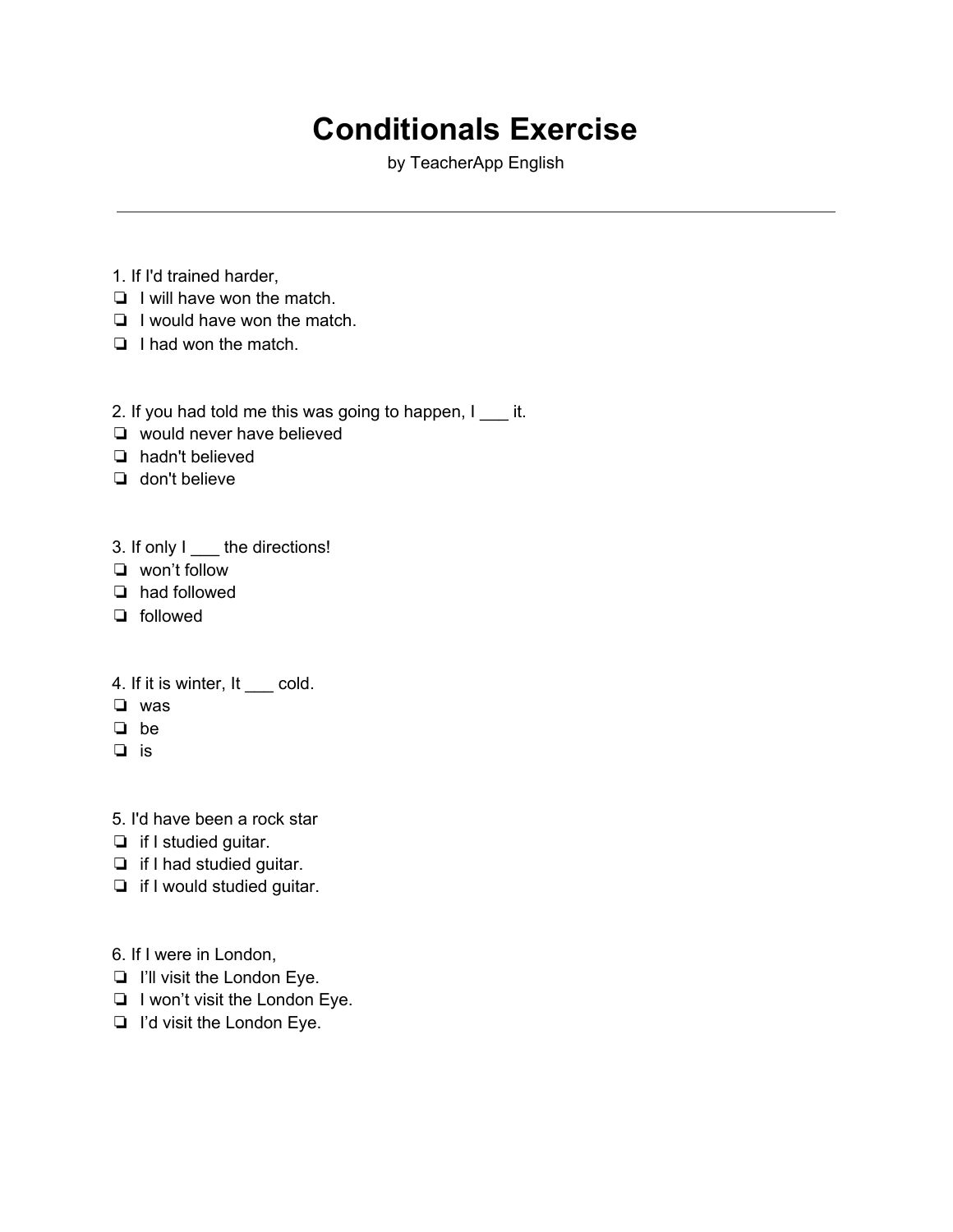- 7. If the road hadn't been icy, they \_\_\_ an accident.
- ❏ won't have
- ❏ wouldn't have had
- ❏ didn't have
- 8. They would have passed if they \_\_\_ more.
- ❏ have studied
- ❏ had studied
- ❏ had study
- 9. If he knew about the party,
- ❏ he would come.
- ❏ he would have come.
- ❏ he will come.
- 10. They play football if it \_\_\_ rain.
- ❏ doesn't rain
- ❏ will rain
- ❏ would rain
- 11. Max would have gone to work if he \_\_\_ sick.
- ❏ hadn't been
- ❏ won't be
- ❏ didn't be
- 12. If he wants to live there, he \_\_\_ to pay more.
- ❏ would have
- ❏ will have
- ❏ did have
- 13. If he gets your message,
- ❏ he had been here earlier.
- ❏ he'll be here earlier.
- ❏ he would been here earlier.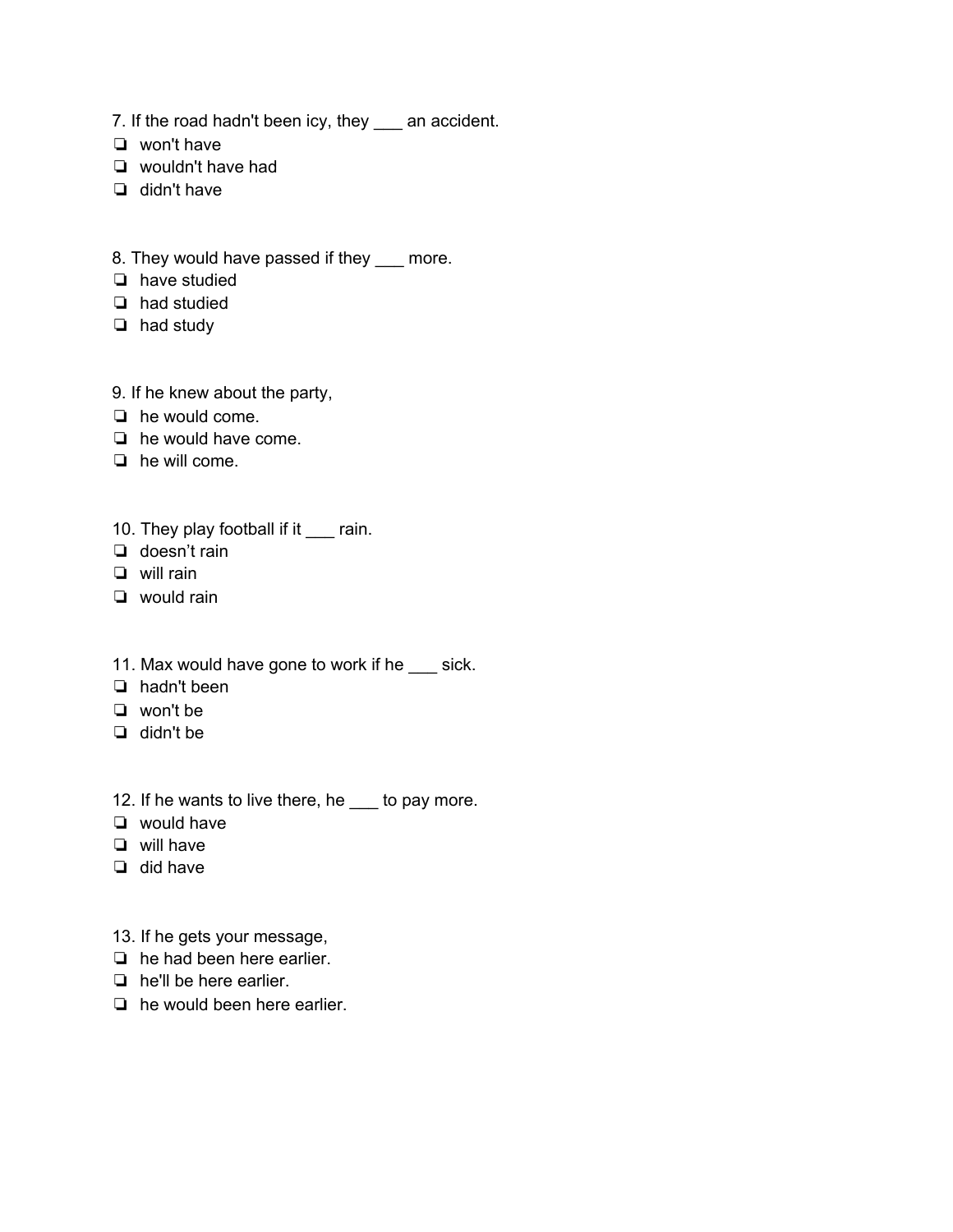- 14. If I had known you were coming, I \_\_\_ dinner.
- ❏ will prepare
- ❏ would have prepared
- ❏ would prepare
- 15. The little girl will cry if we \_\_\_ her doll.
- ❏ did find
- ❏ don't find
- ❏ would find

Correct Answers on final page.